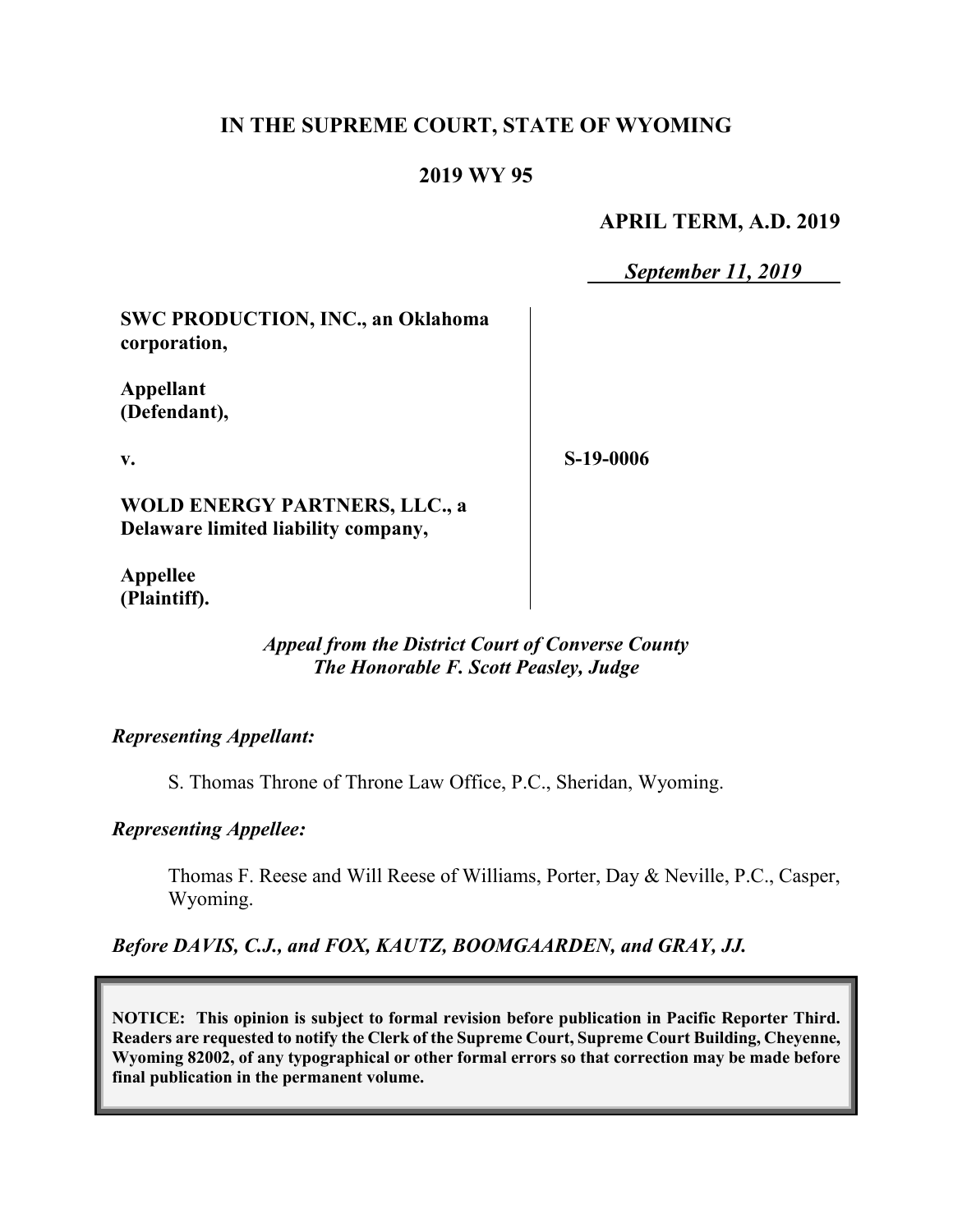#### **BOOMGAARDEN, Justice.**

[¶1] Appellant, SWC Production, Inc. (SWC), appeals the district court's denial of its W.R.C.P. 60(b) motion, arguing that two pieces of evidence, one of which it possessed and the other which was a matter of public record at the time of trial, constituted newly discovered evidence. SWC contends that it was not owing to a want of due diligence that it did not discover the documents in its physical possession or data available on the Wyoming Oil and Gas Conservation Commission's (Commission) website prior to trial. The district court disagreed. Finding no abuse of discretion, we affirm.

#### *ISSUE*

[¶2] SWC raises one issue, rephrased as:

I. Whether the district court abused its discretion by denying SWC's W.R.C.P. 60(b) motion.

### *FACTS*

[¶3] Since May 2015, Wold Energy Partners, LLC (Wold) has operated the Powell Pressure Maintenance Unit (Unit). SWC owns a non-operating working interest in the Unit. The Unit Operating Agreement (Agreement) outlines the parties' respective duties within the Unit. Wold, on December 20, 2016, sued for breach of contract, alleging SWC failed to pay its share of operating costs due under the Agreement. SWC counterclaimed, arguing breach of contract, conversion, and unjust enrichment against Wold. Subsequently, the parties filed motions for summary judgment.<sup>[1](#page-1-0)</sup> On July 20, 2018, the district court granted Wold's motion for summary judgment and, on August 21, 2018, entered final judgment in favor of Wold in the amount of \$123,967.51, plus interest and attorneys' fees.

[¶4] Following entry of final judgment, SWC discovered two items it characterizes as "newly discovered evidence." First, SWC discovered, "in another file," revenue distribution "check stubs" from Wold's predecessor-in-interest. Second, SWC discovered, on the Commission's website, production data Wold's predecessor-in-interest in the Unit submitted to the Commission. SWC filed a W.R.C.P. 60(b) motion to set aside judgment

<span id="page-1-0"></span><sup>&</sup>lt;sup>1</sup> The briefing alludes to Wold filing two motions for summary judgment, and SWC filing one such motion. None of these motions appear in the record, nor does the district court's order granting "partial summary judgment." From the briefs, it appears the district court granted partial summary judgment on June 19, 2017, holding SWC breached the Agreement by failing to pay its monthly share. Then, on August 21, 2018, the district court granted Wold's second motion, finding SWC failed to rebut Wold's prima facie showing it was entitled to judgment.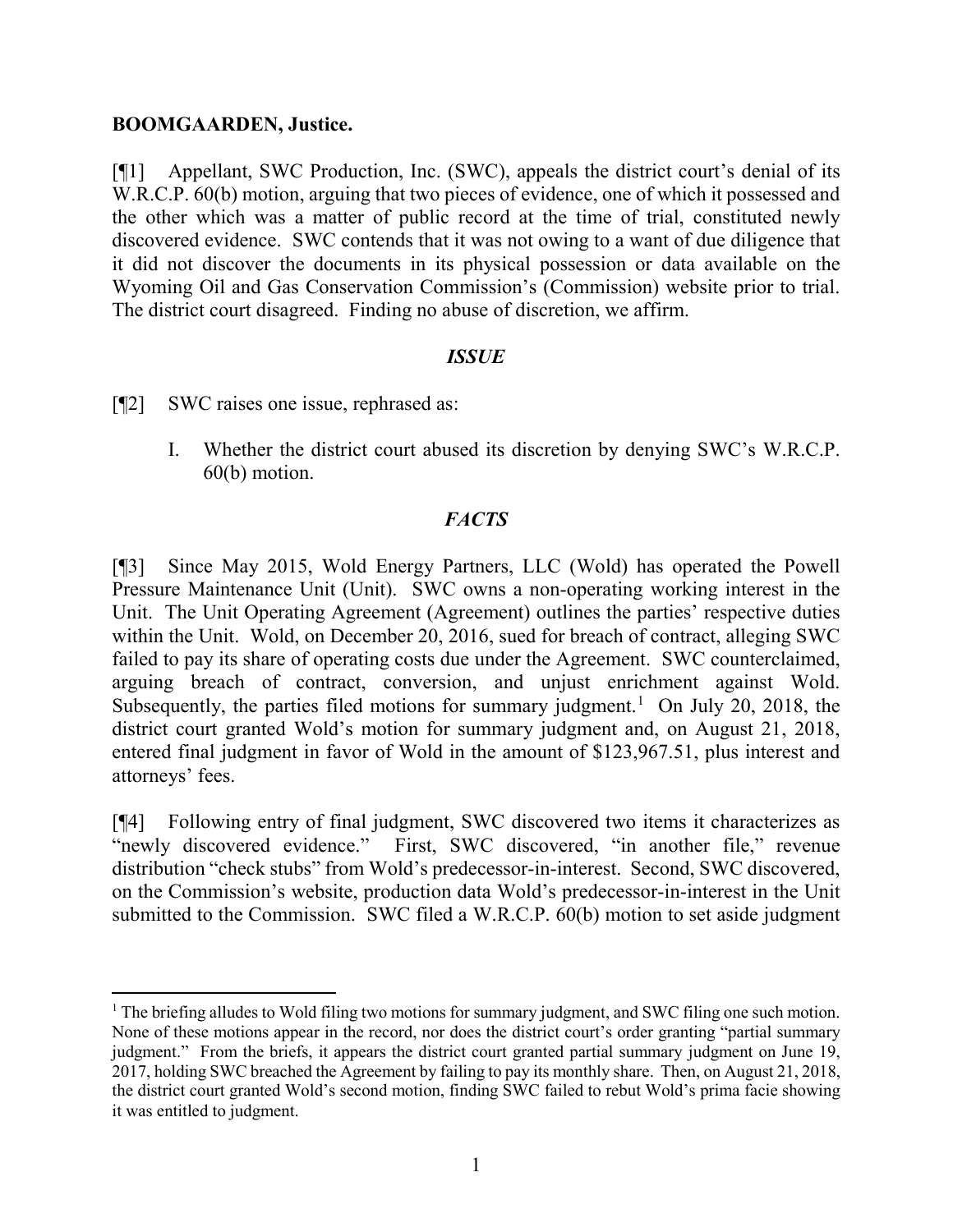based on this "newly discovered evidence."<sup>[2](#page-2-0)</sup> SWC alleged both items, taken together, proved Wold's predecessor-in-interest failed to pay SWC according to the Agreement—a liability SWC alleged Wold assumed when it became the operator of the Unit. The district court concluded that neither item of evidence was "newly discovered" and denied SWC's motion. SWC appealed.

#### *STANDARD OF REVIEW*

[¶5] We review the district court's denial of SWC's W.R.C.P. 60(b) motion for abuse of discretion. *Campbell v. Hein*, 2013 WY 131, ¶ 8, 311 P.3d 165, 167 (Wyo. 2013); *Painovich v. Painovich*, 2009 WY 116, ¶ 5, 216 P.3d 501, 503 (Wyo. 2009). "An abuse of discretion occurs where the district court could not reasonably have concluded as it did." *Drury v. State*, 2008 WY 130, ¶ 8, 194 P.3d 1017, 1019 (Wyo. 2008) (citing *Thomas v. State*, 2006 WY 34, ¶ 10, 131 P.3d 348, 352 (Wyo. 2006)). "[I]t is the movant's burden to bring his cause within the claimed grounds of relief and to substantiate these claims with adequate proof." *Painovich*, ¶ 5, 216 P.3d at 503 (citing *In re Injury to Seevers*, 720 P.2d 899, 901 (Wyo. 1986)). An order denying relief will be reversed only if the trial court was clearly wrong. *Id.* (citing *Seevers*, 720 P.2d at 901).

### *DISCUSSION*

## *I. Neither documents in a party's possession nor public records in existence at the time of trial are newly discovered evidence if, with due diligence, they could have been discovered prior to trial.*

[¶6] Rule 60(b) "'provide[s] the courts with the means of relieving a party from the oppression of a final judgment or order, on a proper showing' where such judgments are 'unfairly' or 'mistakenly' entered." *Erhart v. Flint Eng'g & Constr.*, 939 P.2d 718, 722 (Wyo. 1997) (quoting *Westring v. Cheyenne Nat'l Bank*, 393 P.2d 119, 123–24 (Wyo. 1964)). On a proper showing, a court can afford relief under the Rule in six different circumstances. *See* W.R.C.P. 60(b). One such circumstance—the circumstance SWC proffered in its motion—is for "newly discovered evidence that, with reasonable diligence, could not have been discovered in time to move for a new trial under Rule 59(b)[.]" *Id.* at  $(b)(2)$ .

<span id="page-2-0"></span><sup>&</sup>lt;sup>2</sup> SWC sought relief from judgment under W.R.C.P.  $60(b)(2)$  and also under (b)(3) for fraud or misrepresentation. SWC does not seek our review of the district court's denial of its Rule 60(b)(3) claim. SWC nevertheless suggests that the "newly discovered evidence" proves fraud or misrepresentation and, therefore, it is not owing to the want of due diligence that SWC did not discover the information. SWC did not present this argument to the district court and we will not consider it here. *See Utley v. Lankford*, 2013 WY 65,  $\parallel$  28, 301 P.3d 1092, 1101 (Wyo. 2013) (citations omitted) ("This Court strongly adheres to a rule that it will not address issues that were not properly raised before the district court.").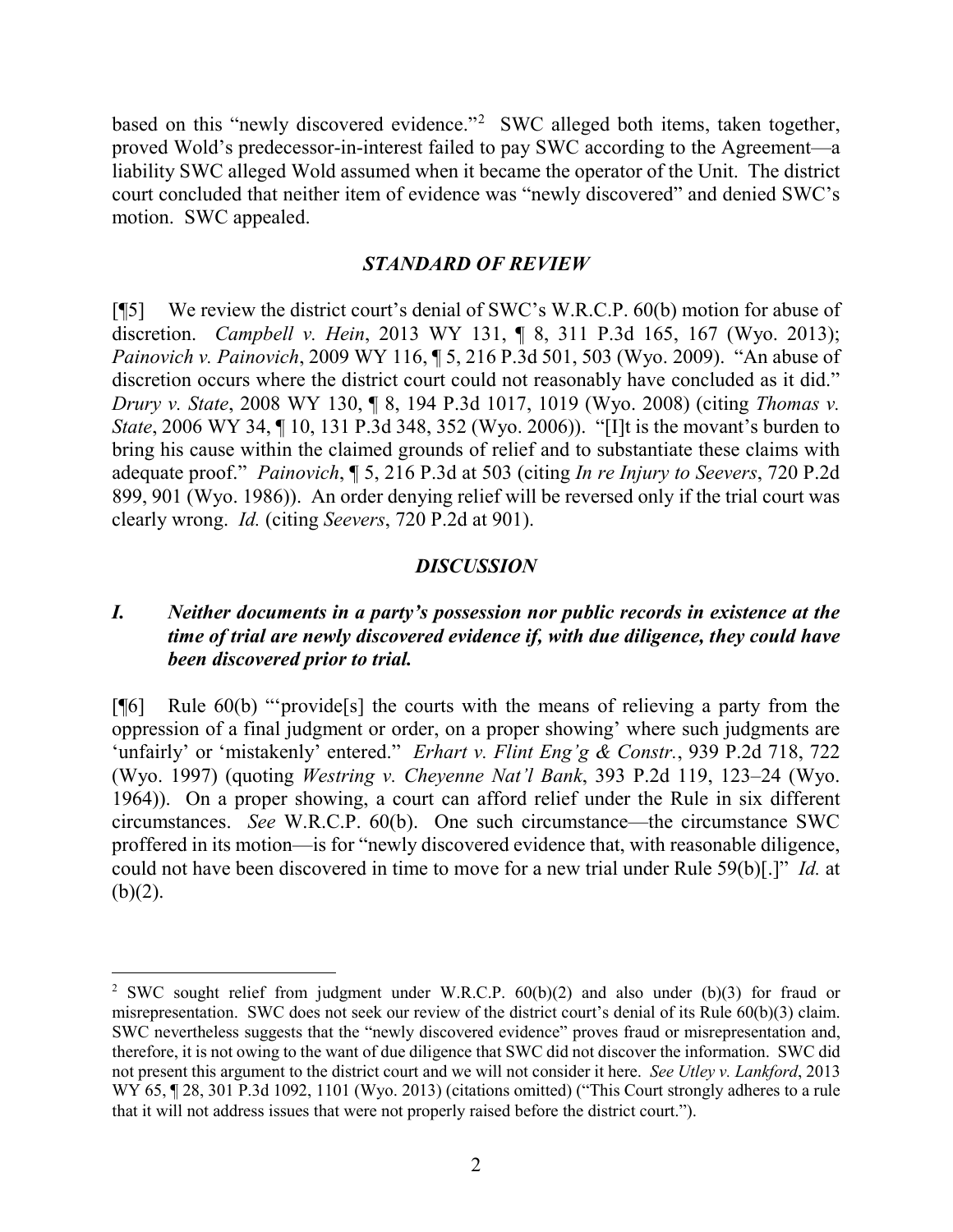[¶7] "We will not identify any abuse of discretion in the refusal of the district court to grant a new trial on the basis of newly discovered evidence unless the record establishes" each of four prerequisites. *Kavanaugh v. State*, 769 P.2d 908, 913 (Wyo. 1989). Those prerequisites are: (1) evidence came "to the movant's attention subsequent to" trial; "(2) it was not 'owing to the want of due diligence' that it was not discovered earlier; (3) the evidence is so material that it would probably produce a different verdict in a new trial; and (4) the evidence is not cumulative, that is, it does not speak to facts 'in relation to which there was evidence at trial.'" *Id.* (quoting *Keser v. State*, 737 P.2d 756, 759–60 (Wyo. 1987)); *see also Opie v. State*, 422 P.2d 84, 85 (Wyo. 1967); *Dudley v. Franklin*, 983 P.2d 1223, 1227 (Wyo. 1999) (analyzing the same factors when reviewing a district court's denial of a Rule 59(e) motion after entry of summary judgment against the movant). The second prerequisite is determinative in this case. *See Kavanaugh*, 769 P.2d at 913.

[¶8] SWC had the check stubs, but did not discover them, prior to final judgment. Evidence in a party's possession before a court renders judgment generally is not newly discovered evidence warranting relief under Rule 60(b)(2). *Seevers*, 720 P.2d at 903 (citing 11 Wright & Miller, Federal Practice and Procedure: Civil § 2859 (1973)). To determine whether SWC could have discovered the check stubs in its possession prior to summary judgment, we must consider whether SWC exercised due diligence. Black's Law Dictionary defines "due diligence" as: "The diligence reasonably expected from, and ordinarily exercised by, a person who seeks to satisfy a legal requirement or to discharge an obligation." *Black's Law Dictionary* 573 (11th ed. 2019). [3](#page-3-0) The diligence reasonably expected of SWC—an oil and gas producer with Wyoming interests—in defending against a motion for summary judgment and supporting its counterclaim under an oil and gas contract to which it is a party, would include an earlier search of all its files and information publicly available on the Commission's website for documents or data that would establish a genuine issue of material fact or definitively resolve the dispute. Seeing nothing in the record to evidence such diligence, we have little difficulty determining the documents in SWC's possession and publicly available data could have been discovered had SWC exercised due diligence.

[¶9] SWC does not dispute that the check stubs were always in its possession; rather, it argues that the check stubs could not have been discovered through due diligence because they were in a separate file from the rest of its Unit information. A previous administrative assistant apparently misplaced or misfiled the check stubs and the new administrative assistant did not find them at the time SWC presented documents to the court in support of

<span id="page-3-0"></span><sup>&</sup>lt;sup>3</sup> We have not previously defined "due diligence" in the context of a Rule 60(b) motion, but we previously relied on the Black's Law Dictionary definition of "due diligence" in the context of discovery requirements in a statute of limitation and in requirements for a claimant pursuing his or her workers' compensation claim. *See, e.g.*, *Moats v. Prof'l Assistance, LLC*, 2014 WY 6, ¶ 22, 319 P.3d 892, 897 (Wyo. 2014) (quoting *Black's Law Dictionary* (6th ed. 1990)); *Pittman v. State ex rel. Wyoming Worker's Compensation Div.*, 917 P.2d 614, 617–18 (Wyo. 1996) (same). We apply Black's most recent definition to the circumstances of this case because it is congruent with our precedent.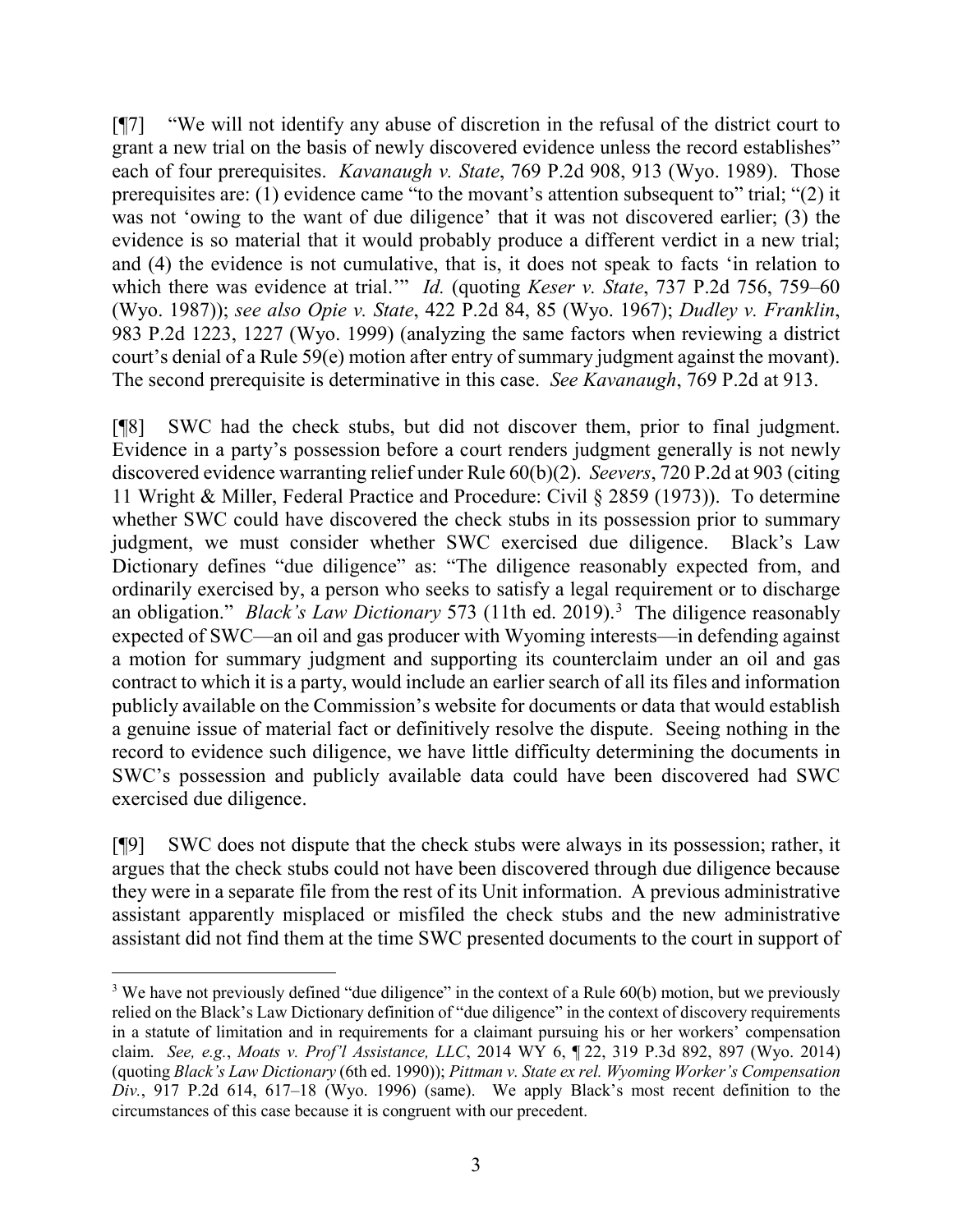its counterclaim. Misfilings can and do occur; however, a reasonable and prudent litigant, when counterclaiming that the plaintiff failed to pay royalties under the Agreement, would exercise due diligence by thoroughly reviewing its files upon discovering it could not find the records to support its counterclaim in the designated filing location. We can find no fault in the district court's refusal to grant SWC's Rule 60(b) motion with respect to the check stubs because the failure to discover this evidence was owing to SWC's want of due diligence. [4](#page-4-0)

[¶10] Likewise, had SWC exercised due diligence, it would have discovered publicly available data in support of its counterclaim prior to final judgment. Though we have never squarely considered whether public records constitute newly discovered evidence under Rule 60(b), our Rule 59 precedent makes clear that information in the public record is not "newly discovered."[5](#page-4-1) *See, e.g.*, *Dudley*, 983 P.2d at 1227. In *Dudley*, we held that a "deed of public record for over 15 years . . . was clearly available at the time the case was heard, and it thus cannot be considered newly discovered evidence." *Id.* The federal courts generally agree that information in the public record is not "newly discovered evidence." *See, e.g.*, *Christ Center of Divine Philosophy, Inc., v. Elam*, 763 F.App'x 740, 743–44 (10th Cir. 2019) (reasoning that evidence in the public domain at the time of trial was not newly discovered under Rule 59); *United States v. Dailide*, 316 F.3d 611, 622–23 (6th Cir. 2003) (same).

[¶11] Although *Dudley* predates the proliferation of internet information, the fact that a deed in the public record at the time of trial was not "newly discovered" leads us to conclude that records maintained publicly by a state agency—one that regulates oil and gas production and that maintains and reports statewide oil and gas production records on its website—cannot constitute evidence newly discovered by an oil and gas producer subject to that agency's regulatory authority. *See United States v. Iverson*, 818 F.3d 1015, 1021–

<span id="page-4-0"></span><sup>&</sup>lt;sup>4</sup> SWC also contends the district court abused its discretion by confusing check stubs with unpaid invoices. The record makes clear any mistake the district court made in characterizing the documents SWC possessed and claimed were newly discovered was nominal and not germane to its legal analysis or our conclusion.

<span id="page-4-1"></span><sup>&</sup>lt;sup>5</sup> Federal Rule of Civil Procedure  $60(b)(2)$  is identical to Wyoming Rule of Civil Procedure  $60(b)(2)$ . *Compare* Fed. R. Civ. P. 60(b)(2) ("[N]ewly discovered evidence that, with reasonable diligence, could not have been discovered in time to move for a new trial under Rule 59(b)"), *and* W.R.C.P. 60(b)(2) ("[N]ewly discovered evidence that, with reasonable diligence, could not have been discovered in time to move for a new trial under Rule 59(b)"). "When this Court construes rules of civil procedure which are virtually identical to their federal counterparts, pertinent federal authority is persuasive." *Busch v. Horton Automatics, Inc.*, 2008 WY 140, ¶ 14, 196 P.3d 787, 790 (Wyo. 2008) (citation omitted). The federal courts, when construing Rule 60(b)(2), find caselaw on Rule 59 authoritative. *See* 11 Wright & Miller, Federal Practice and Procedure: Civil § 2859 (Aug. 2019 Update) ("The same standard applies to motions on the ground of newly discovered evidence whether they are made under Rule 59 or Rule 60(b)(2), and decisions construing Rule 59 in this context are authoritative in construing Rule 60(b)(2)"); *see also Peacock v. Board of School Com'rs of City of Indianapolis*, 721 F.2d 210, 213 (7th Cir. 1983) (stating "Rule 60(b)(2) [of the Federal Rules of Civil Procedure], then, is analogous to Rule 59(b), and the same criteria apply in evaluating 'new evidence' offered under the two rules.").